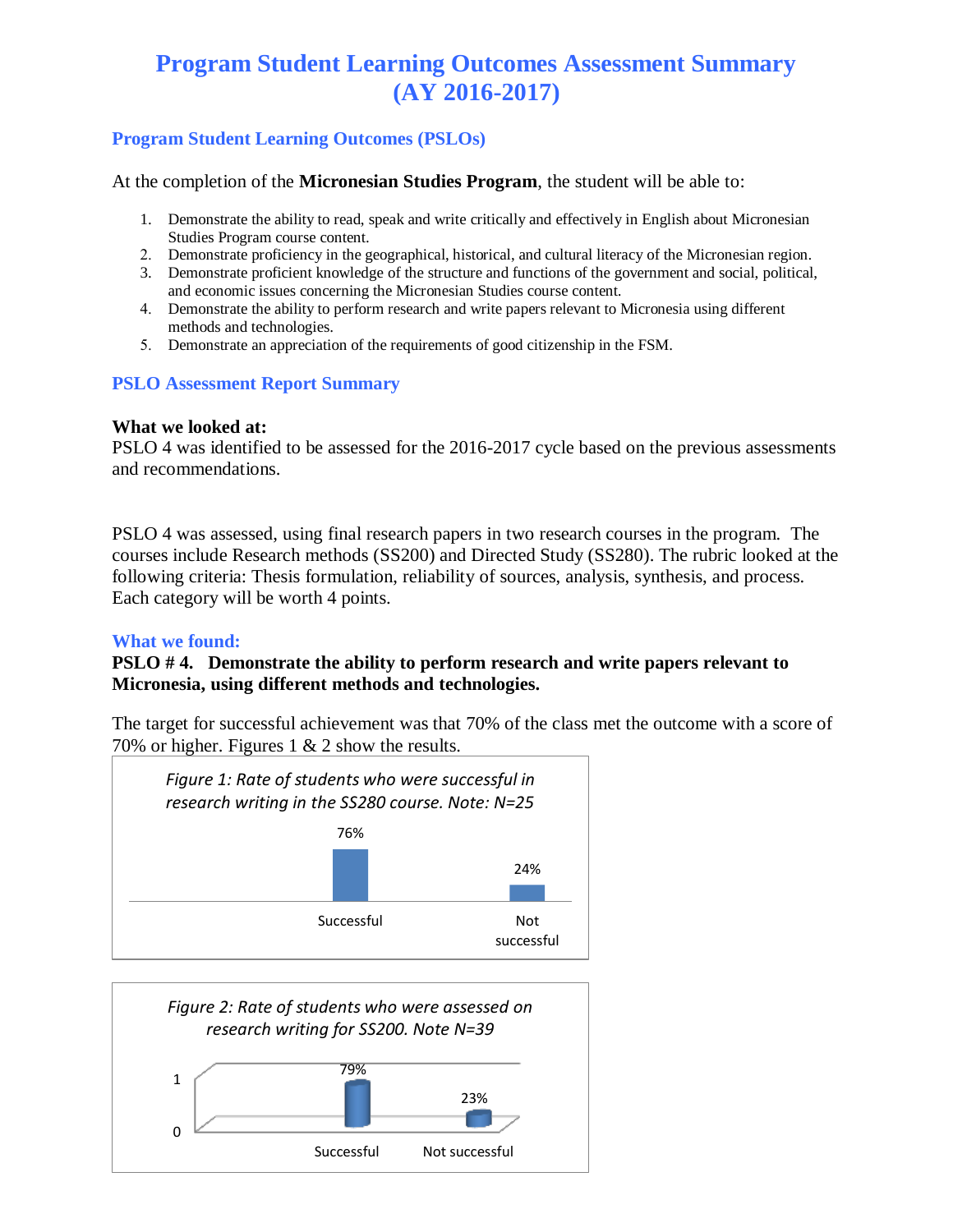Table 1 shows average scores on each performance category for Research writing for SS280 Directed study course for both Fall2016 and Spring 2017 semesters.

| <b>Fall2016</b> | <b>Spring 2017</b> | <b>Performance</b>  |
|-----------------|--------------------|---------------------|
| $N=11$          | $N = 14$           | category            |
| 75%             | 80%                | Thesis formulation  |
| 75%             | 68%                | Information seeking |
| 56%             | 70%                | Analysis            |
| 56%             | 67%                | Synthesis           |
| 67%             | 64%                | Documentation       |
| 90%             | 80%                | Process             |

Assessment results in both semesters reveal that Analysis continues to be the weakest area, while Thesis formulation remains the strongest area. Detailed results of students rating on the seven areas are stated in Tables 1 &2.

Results show an improvement in both analysis and synthesis performances. Although the average score for synthesis category is at 67%, the outlook is positive because the performance is much higher than what was seen in Fall2016, which was a 56%. The slight improvement can be attributed to the change instructors made by giving more critical thinking exercises, beginning in the SS200 Research methods course. The change to focus on building critical thinking skills culminated from several earlier program assessment results, both from common essay assessment and research papers. It is also positive to note that the students' ability to formulate thesis remains the strongest (80%) area of performance. Interestingly, there is a slight decrease on how students handled the use of sources, as indicated by the results for the categories on Information seeking and documentation. A possible guess for this could be the confusion students have between using MLA format from their expository writing courses, and APA format in the Social Science research courses.

| <b>Fall2016</b> | N=22 for 2 sections of SS200 | <b>Spring 2017</b><br>$N=17$ |            | <b>Performance</b><br>category |
|-----------------|------------------------------|------------------------------|------------|--------------------------------|
| Section1        | Section <sub>2</sub>         | Section 1                    | Avg.scores |                                |
| 79%             | 72%                          | 79%                          | 77%        | <b>Thesis formulation</b>      |
| 73%             | 75%                          | 74%                          | 74%        | <b>Information seeking</b>     |
| 54%             | 56%                          | 69%                          | 59.6%      | <b>Analysis</b>                |
| 56%             | 56%                          | 68%                          | 60%        | <b>Synthesis</b>               |
| 56%             | 67%                          | 64%                          | 62%        | <b>Documentation</b>           |
| 79%             | 90%                          | 80%                          | 83%        | <b>Process</b>                 |

Table 2 shows average scores on Assessment of Research writing for SS200 Research methods course for both Fall2016 and spring 2017 semesters.

Students repeatedly show weakest performance in Analysis and Synthesis (59.6% and 60%) as average scores, as Thesis formulation and Process remain the strongest areas (77%, 83%) respectively. It has been observed that students come in with either little or no analytical skill. Another observation is that even collecting the correct sources of information is already a challenging task for students who enroll in the course. As a result, much of the tasks in the earlier weeks of the course are spent on helping students collecting and evaluating sources. The tasks involve collecting sources, and then determining the type of source, its validity, and reliability. A set of questions is used to help students perform the tasks.